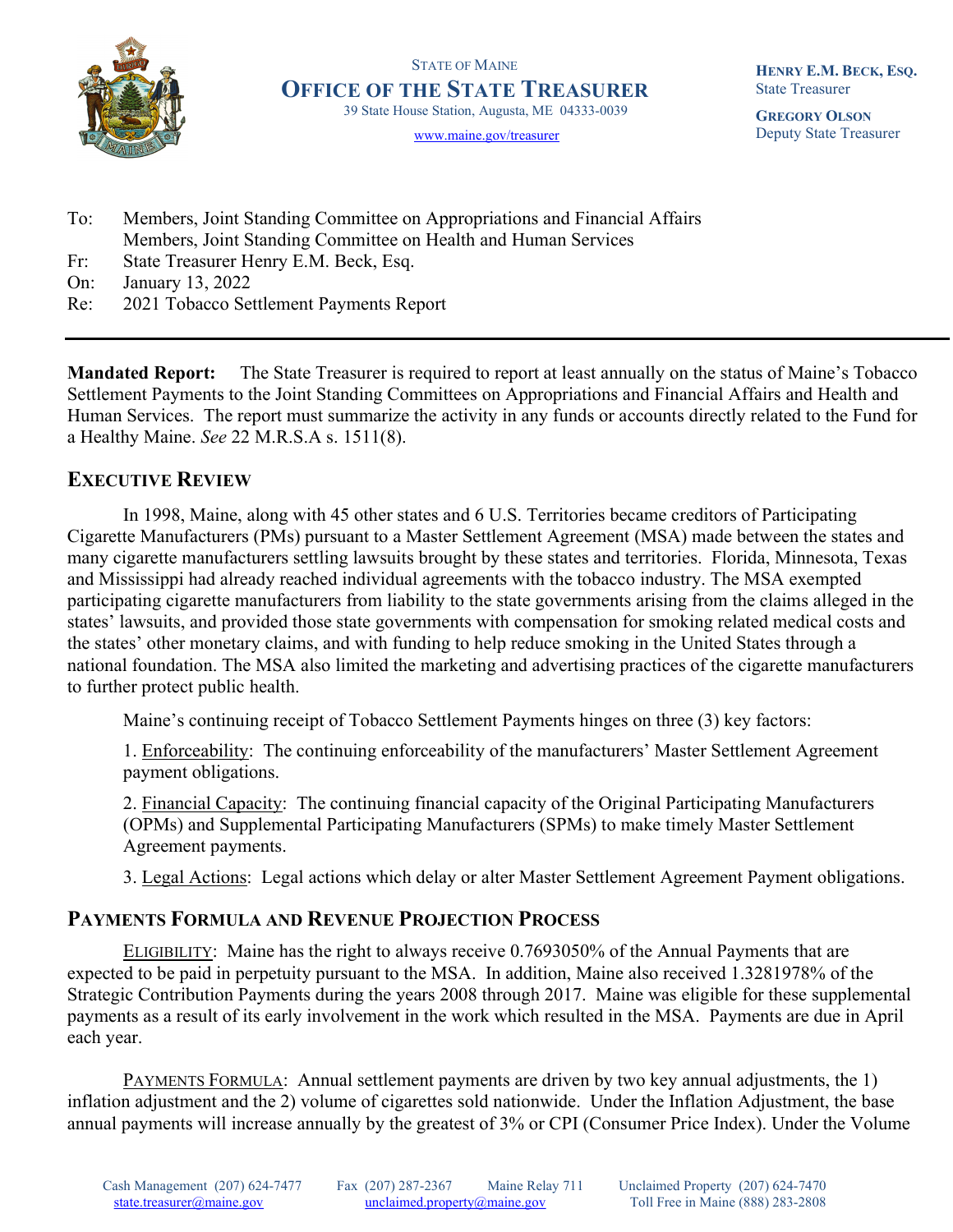Adjustment, the MSA tobacco payments due from the manufacturers are either reduced or increased depending on whether the OPMs' national sales volumes for a given sales year are less than or greater than, respectively, the national cigarette sales volumes for 1997. Maine's Tobacco Settlement Payments are directly related to the shipments of cigarettes nationwide, without regard to increases or decreases in Maine cigarette sales.

REVENUE PROJECTION PROCESS: The Treasurer's Office organizes a meeting of the Maine Attorney General's Office, the State Budget Office and the Legislature's Office of Fiscal and Program Review in advance of the Spring Revenue Forecasting Committee meeting in order to reach consensus on the revenue forecast. That meeting agenda includes a review of an econometric model available from the National Association of Attorneys General that projects domestic consumption of cigarettes. Each meeting also discusses the likely impacts on Maine's payments stream of any disputes pending under the MSA. These disputes, and the timing and direction of their outcomes, present significant volatility to the revenue stream projection process.

Under the MSA, a PM may be entitled to a reduction in its annual payment obligation for the Non-Participating Manufacturer Adjustment if two (2) things are determined in its favor: First, an economic firm determines that the disadvantages imposed upon it by the MSA were a significant contributing factor in its loss of market share to non-participating manufacturers (NPMs), and; Second, recovery of this NPM Adjustment amount from an individual state is dependent on a) whether the state had a qualifying statute governing NPM escrow deposits in place during the relevant sales year and b) whether the individual state diligently enforced that qualifying statute.

Once the PMs dispute the calculated amount they owe by claiming entitlement to the NPM Adjustment, they have three options under the MSA. They may pay the contested amount to the State anyway, as Phillip Morris did for sales years 2003-2009, or the PM may place the amount in a disputed payment account, which R.J. Reynolds did for sales years 2003-2010 (excepting sales year 2006, for which it withheld the NPM Adjustment amount), and which Phillip Morris did for the first time with its April 2011 payment. To date R.J. Reynolds has escrowed more than \$2.1 billion into the disputed payments account for the NPM Adjustment for those sales years. Finally, the PMs may simply withhold the entire amount they dispute from their annual payments, and many PMs have done this.

Beginning in sales year 2003 (and expected for every sales year thereafter), the PMs have claimed that they are entitled to an NPM Adjustment, which would result in a decrease in the amount the PMs owe under the MSA for any year in which the PMs' argument succeeds. The 2003 NPM Adjustment dispute as it pertains to Maine went to a final arbitration hearing in September 2012, and on September 11, 2013 the Panel issued its ruling finding in Maine's favor. Specifically, the Panel found that Maine diligently enforced its qualifying statute during sales year 2003 and that Maine's payment is thus not subject to the NPM Adjustment for that year. As a result of that favorable decision, the State determined that it was entitled to an additional payment of \$5,569,153. The State's 2014 payment included these additional funds, as well as a potential overpayment as calculated by the Independent Auditor, PwC. PwC is continuing to work with the States and the PMs in an effort to identify and correct any errors. It is not known when PwC will finalize its work. If errors are identified, PwC may make adjustments to States' payments in future years.

Recently Maine has been involved in another multi-state arbitration regarding a similar amount of money the PMs withheld from its 2004 payment. Maine and nine other states negotiated a settlement that saved the state the time and expense of burdensome, protracted litigation of the NPM adjustment dispute pertaining to all years from 2004 through2022; brought an increase in revenue for two annual payments; established a more stable stream of annual revenue; and potentially reduced future withholding from the PMs' ongoing payments.